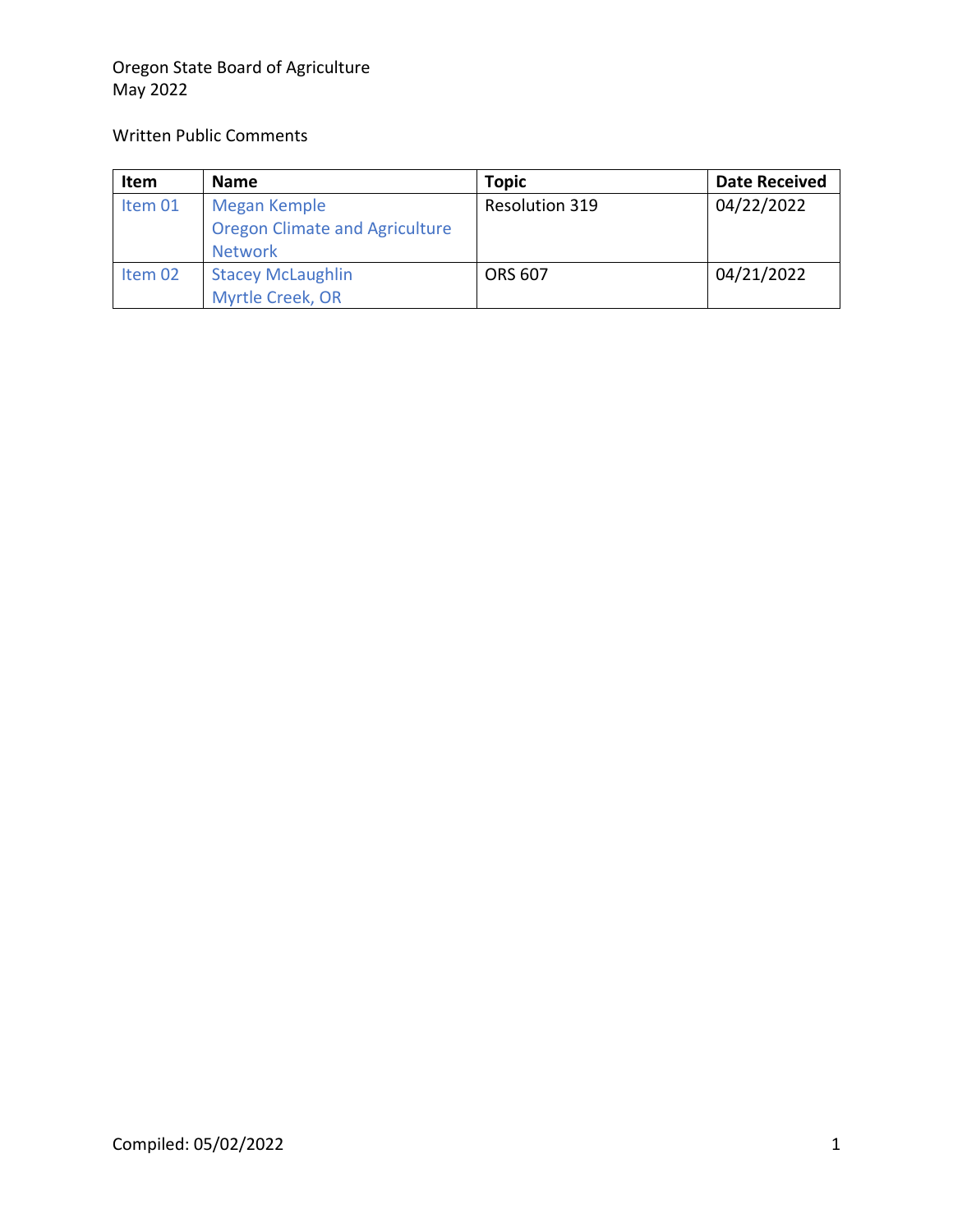

<span id="page-1-0"></span>Board of Agriculture c/o Karla Valness

April 22, 2022

Chair Harper and Members of the Oregon Board of Agriculture:

I am writing on behalf of the Oregon Climate and Agriculture Network in regards to the Board of Agriculture's [Resolution 319: Climate Change Policy Considerations,](https://www.oregon.gov/oda/AboutUs/Documents/Board%20of%20Agriculture/05-22/BoardResolution%20Packet_May2022.pdf?utm_medium=email&utm_source=govdeliveryard%20of%20Agriculture/05-22/BoardResolution%20Packet_May2022.pdf?utm_medium=email&utm_source=govdelivery) currently under review. We recommend that Resolution 319 be amended to be more relevant and useful.

Resolution 319 would better serve ODA, and the agricultural community, if it was updated to account for changes in the political landscape and climate-related challenges that have occurred in Oregon since it was first adopted December 5, 2019.

The most important of the political and agency changes include the following:

- Failure of HB2020 (2019 Session) and its successor SB 1530 (2020 Short Session);
- Adoption of Oregon DEQ's Climate Protection Program;
- State Agencies' Climate Reports and Action Plans (including Oregon Department of Agriculture) in response to the Executive Order 20-0;
- The Oregon Global Warming Commission's (OGWC) Natural and Working Lands Proposal to the Governor;

In addition, since 2019, farmers and ranchers in Oregon have had to deal with unprecedented drought, heat waves, wildfires, as well as severe ice storms. The current resolution language places climate change impacts in the future when they are unfortunately here today.

We've done a comprehensive review of the existing resolution and found many opportunities to improve the current Whereas and Resolution statements. Examples are on the following page.

We are interested in engaging in a conversation about how it can be improved.

Sincerely,

regan kengte

Megan Kemple, Director of Policy Advocacy

cc: Issak Stapleton, Director of Natural Resources Program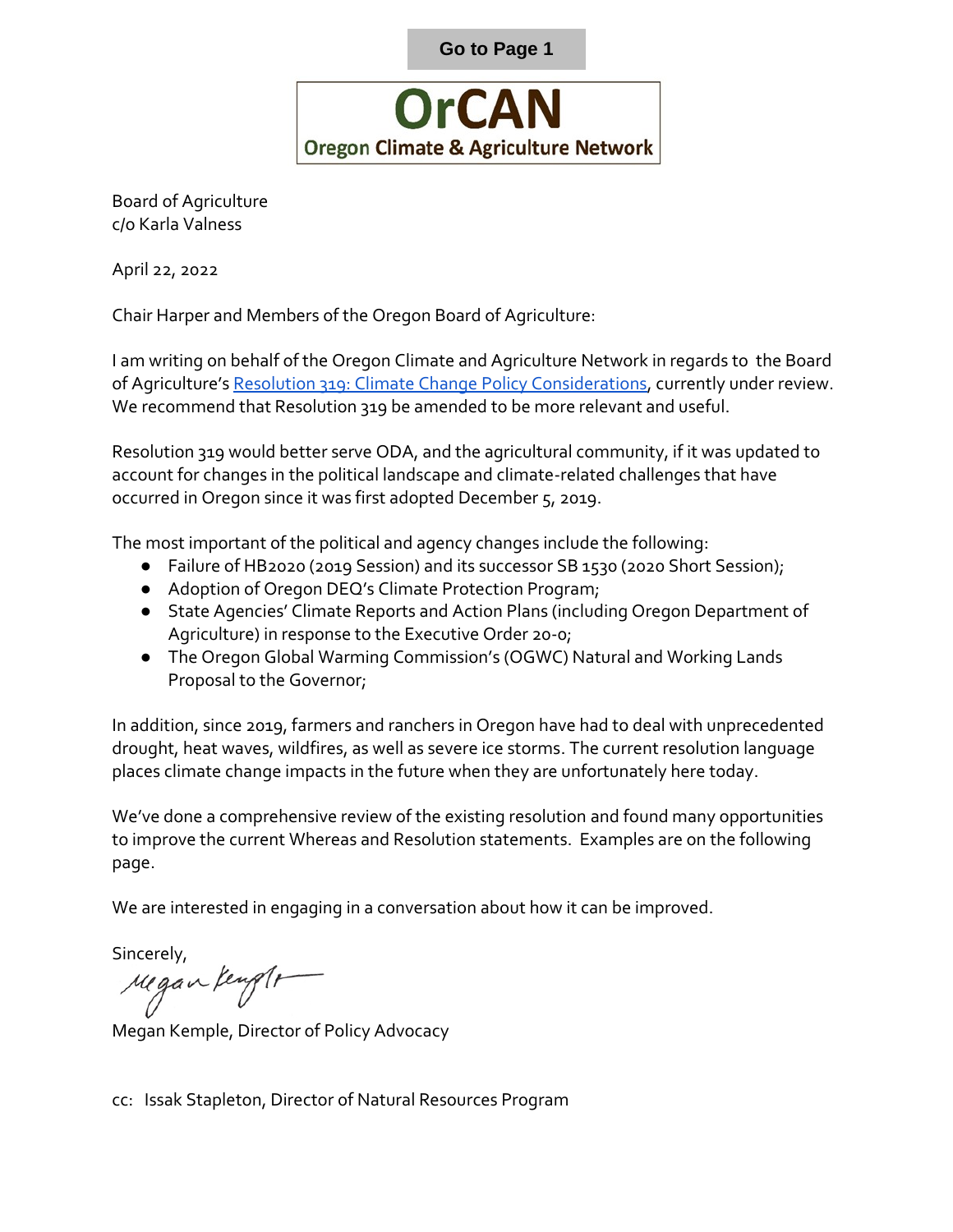## Opportunities to Improve Resolution 3:19 Climate Change Policy Considerations

The following statements in blue are examples of some of the current Whereas and Resolution statements which we believe could be updated to be more relevant and useful to Oregon's agricultural community.

This statement uses language about future impacts of climate change on agriculture, when farmers and ranchers are already experiencing those impacts:

WHEREAS climate change is projected to impact Oregon agriculture in many ways, including but not limited to changing precipitation patterns, summer water shortages, increased average and extreme temperatures, and increased drought and fire

These statements below focus on specific components of policy which were proposed at the time the resolution was adopted, and are no longer relevant because of their specificity. If the BoA wants to be prepared for future policy proposals/ future legislation the resolution language should be more general and not specific to legislation that did not pass or has already been adopted.

#### Resolution statements:

- Balance the need to reduce emissions from intensive and trade exposed industries with the goal of retaining these industries in the state.
- Recognize that if processing or other facilities leave the state because of higher costs due to carbon policy, we have not achieved the goal of reducing carbon and have simply moved emissions to another location while harming our economy and industry.
- Provide compliance assistance, including longer compliance time frames, technical assistance, and low-cost compliance instruments, for energy intensive trade exposed industries that are at risk of loss to overseas or out of state competitors.
- Support exemptions or rebates for fuel used in on-farm activities.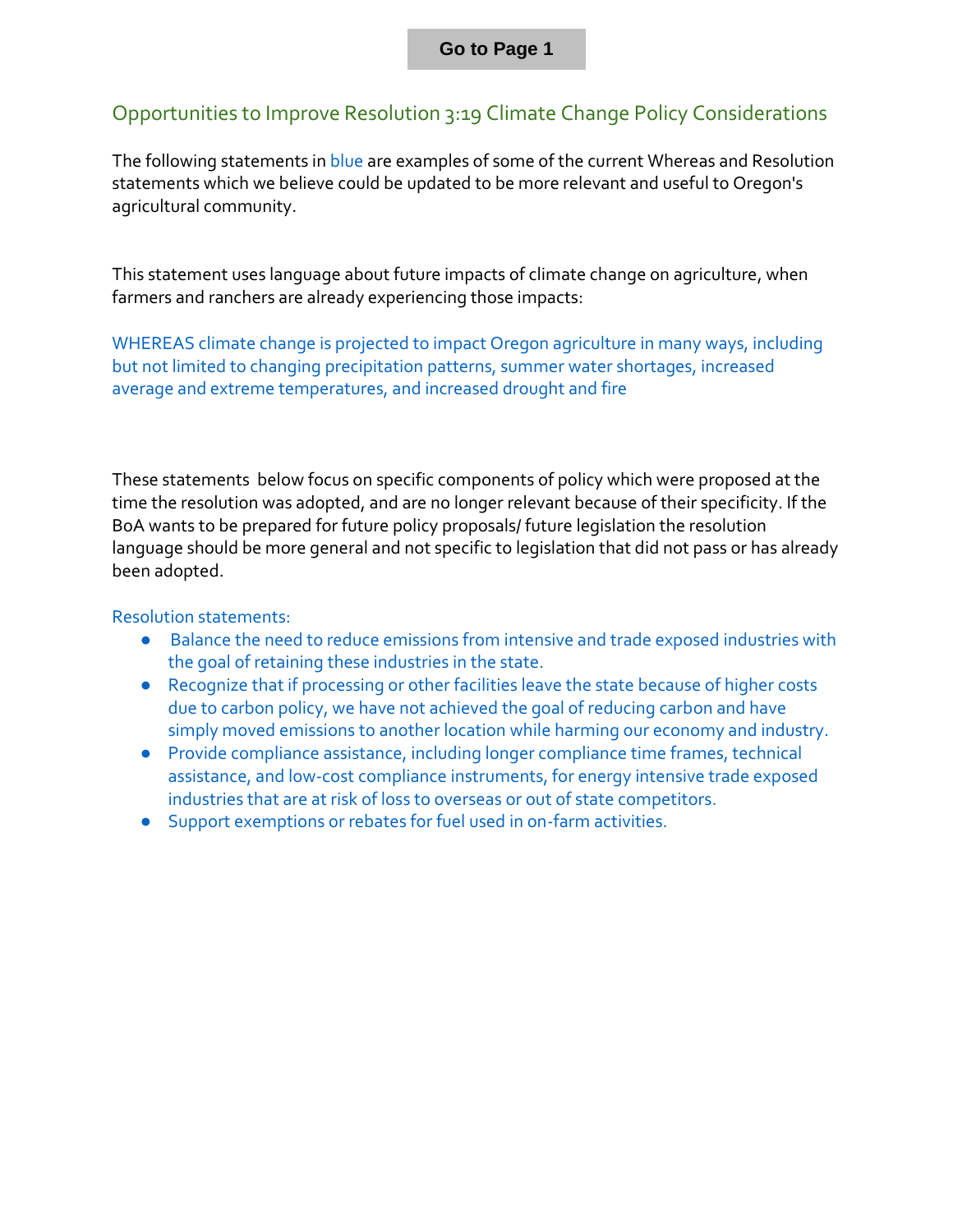Examples of alternative Whereas statements that would be more relevant:

**WHEREAS** climate change is adversely impacting Oregon agriculture including the well-being of farmers, ranchers, seafood producers and resource reliant communities because of intensifying extreme weather resulting in drought, wildfire events, water shortages, changing ocean conditions, and other effects.

**WHEREAS** Government and private sector programs, policies, and investments can help agriculture adapt and become more resilient to climate impacts and contribute to GHG mitigation.

**WHEREAS** practices with the potential to sequester carbon in the soil provide opportunities for farmers and ranchers to contribute to GHG mitigation and promote climate resilience and can provide co-benefits such soil health, water quality, improved water retention and filtration on farms, and reduced energy and input costs.

**WHEREAS** Oregon's Land Use Planning program is a major contributor to the protection of agricultural land that preserves the viability of Oregon agriculture by protecting farm and rangeland from development and thus ensuring soils and vegetation can continue to sequester carbon.

Alternative Resolution statements that would be more relevant:

Be it resolved that the Oregon Board of Agriculture recommends any climate change related policies should:

- Ensure both crop and rangelands are included in climate policy and programs and position the state to leverage state and federal lands and investments to do so.
- Create sustained funding for voluntary incentive programs to assist Oregon agriculture in adapting to and mitigating the impacts of climate change.
- Structure programs to incentivize carbon sequestration and resilience on Oregon's ag lands to be as workable and accessible as possible for farmers and ranchers with diverse farm sizes, crop types, and production systems.
- Support Oregon's land use planning program's protection of natural and working lands as foundational for Oregon's agricultural viability and their contribution to climate mitigation through soil carbon sequestration.
- Consider the well-being of farmers, ranchers and rural communities and the need to sustain a resilient rural economy and quality of life.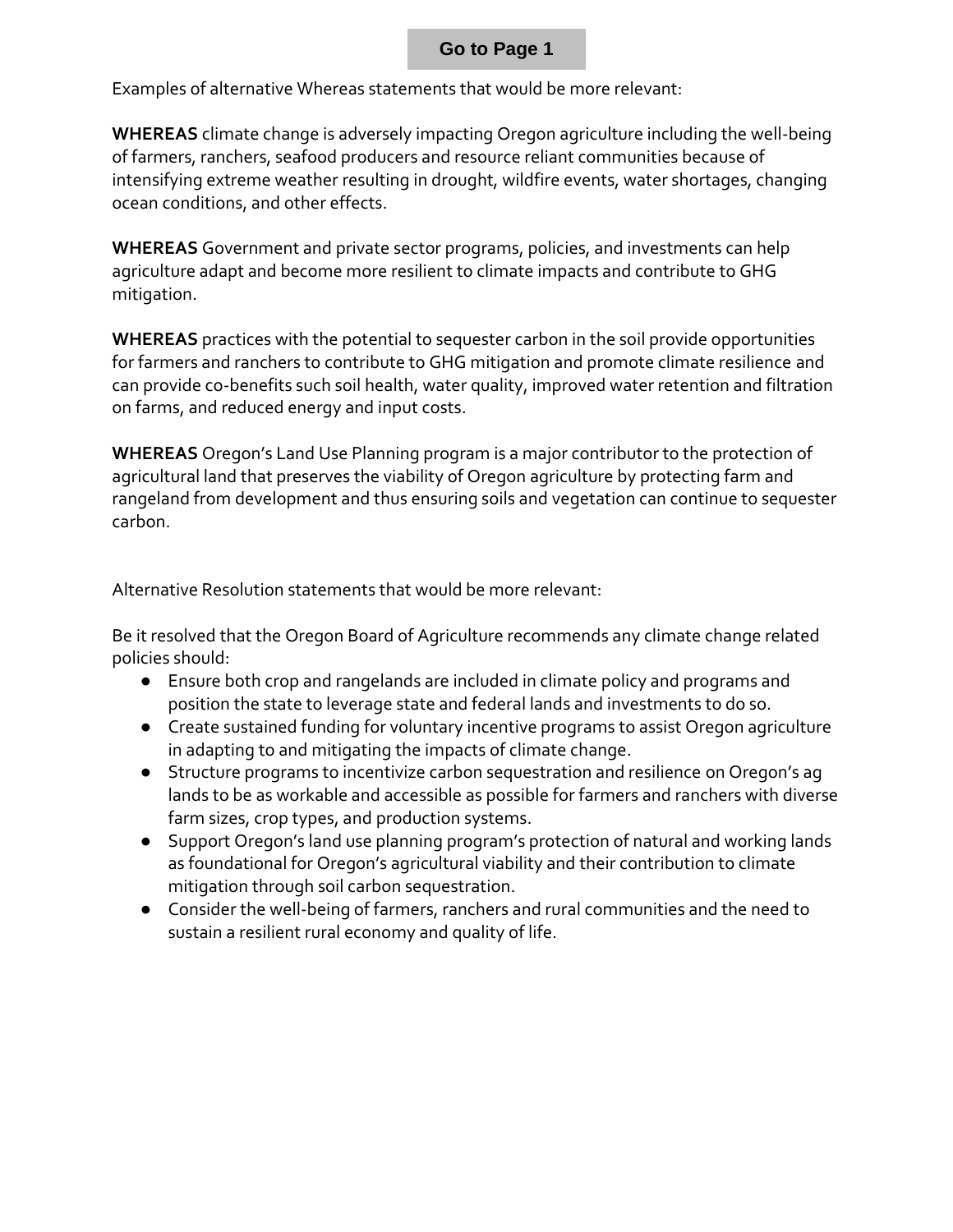<span id="page-4-0"></span>April 22, 2022

Chair Bryan Harper Board of Agriculture State of Oregon 635 Capitol Street, NE Salem, Oregon 97301-2532 Via Email: [karla.valness@oda.oregon.gov](mailto:karla.valness@oda.oregon.gov)

re: Public Comment – Submitted for Board Meeting Thursday - May 5, 2022

Dear Chair Harper and Members of the Board:

We are farmers in the Umpqua Valley with 357 acres of farm/forest land. We grow trees. We are tree farmers. We raise our own organic food and care for a small group of rescued farm animals that are all contained by adequate fences to keep them safe. We had an inexcusable experience with the Department of Agriculture between April 19 and 20, 2022. We respectfully request the Commission to take the matter of the Department of Agriculture's performance as detailed herein under review in accordance with your Core Values and ORS 607. We further request that the Board provide the public with information and accountability pertaining to the incidents described, in particular an account of lost revenue as it pertains to ORS 607 and the Department's practices. [607.332/607.337]

We have lived on our property since 2000. For the first two years we literally bent over and picked up trash. We renovated two houses, cleaned up three dump sites in the surrounding forest, properly disposed of hundreds of abandoned appliances and planted thousands of trees. We have done this because we love the land and the creatures who share it. We have spent thousands of dollars to protect our home from wildland fires, and high-pressured fracked gas pipelines. We do everything we can to minimize disease and drought effects to our trees resulting from climate warming. My husband was born and raised in Douglas County and I grew up in an agricultural community in Southern California. We understand agriculture and would consider ourselves principled stewards of the land.

During the twenty plus years we have lived on our property we have repeatedly experienced damage to our trees and land as a result of cattle owned by others trespassing on our land. Because there is no penalty or punishment for irresponsible individuals unwilling to invest in adequate fencing and yet want to own cattle, we are left to absorb the costs, suffer the inconvenience and repair the damages. We have endured numerous holiday dinners and family celebrations disrupted by cows tearing up our yard, leaving manure piles, huge divots and turf tears on ground we've worked hard to level and plant. We have been awakened on many occasions in the middle of the night with cattle running down our road or needing water during hot summer months. We have had our own animals get sick from the effects of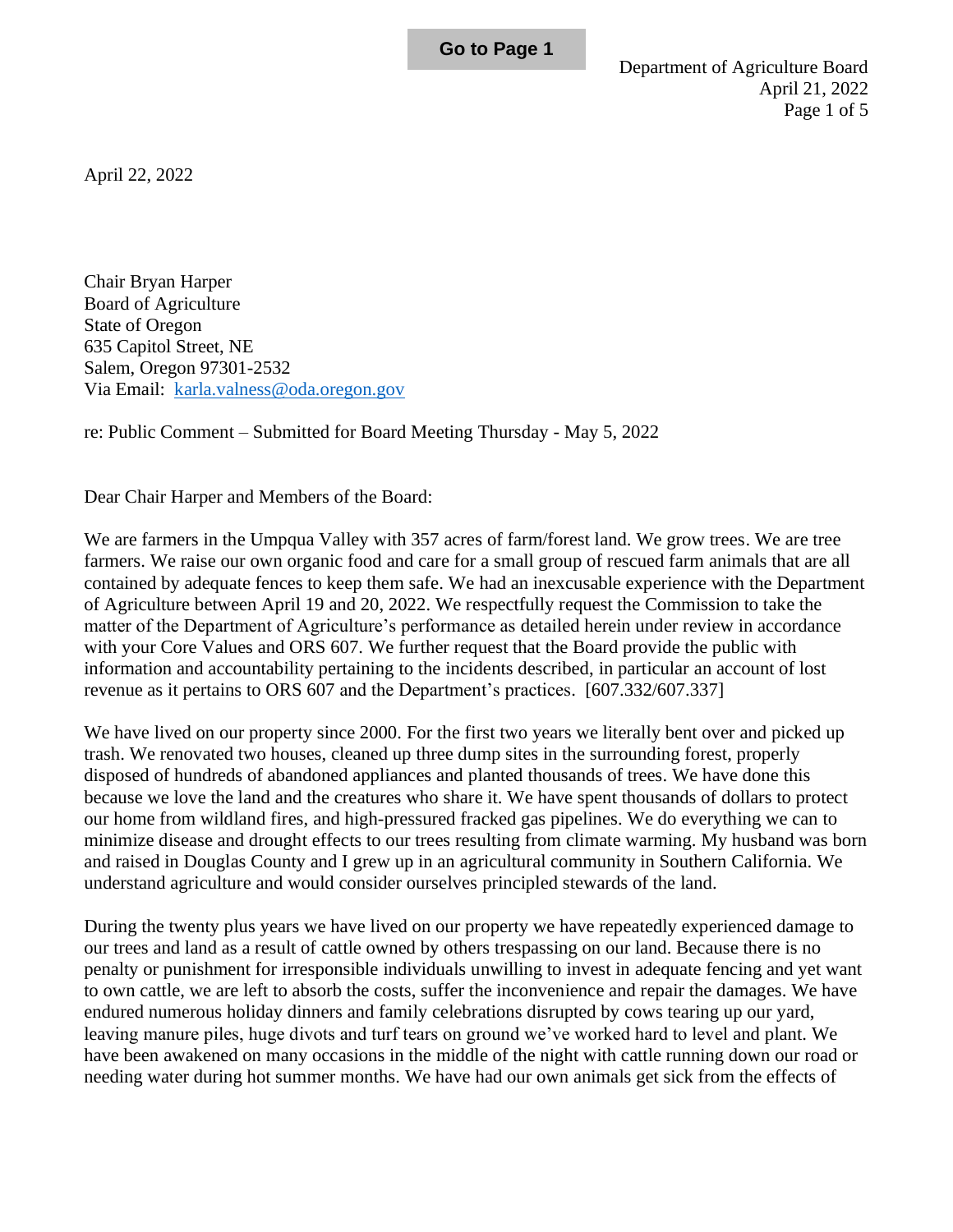trespassing animals. If we are able to contain the trespassing cattle, we try to locate the owners to retrieve their cows.

We reached our tipping point. On April 19, 2022, we contacted the Department of Agriculture for direction on what to do with 13 steers found wandering around our barn in the early morning hours. The animals were thin and sickly looking, and it appeared many of them were infected with conjunctivitis which is painful and can be debilitating to the animal.

Upon contacting your personnel, we were admonished to follow the procedures outlined in ORS 607. So, in accordance with ORS 607.313 we provided notice to the Department of Agriculture, via an email to Mr. Rusty Rock on April 19, 2022 at 12:20 p.m. We immediately followed up and contacted the Brand Inspector located in Winston, Oregon, Kim Dedmon whose number was provided by your offices. She responded promptly, counted the animals in the round pen and was also provided with a hard copy of the required written notice sent to Rusty Rock that included the ear tag numbers. There was no brand or other identification on the animals to determine ownership. She had me sign paperwork; we were not provided with a copy.

We asked Ms. Dedmon what happens now and were told that she would attempt to locate the owner. We asked if the Department would be taking the animals and were told that we would need to keep and care for them until she found the owner, or until they were put up for sale. We asked about reimbursement for our costs in keeping the cows, she was unable to provide information nor was whoever she called at your offices. We were adamant that we did not want the animals released until the fences were repaired to prevent further trespass. We gave her names of people who we believed may own cattle near us. She left.

Upon further review of ORS 607, I discovered information on cost recovery.

At approximately 9:00 p.m., on April 19, we received a telephone call from a Dean Bright who left a voice message about "coming to get his cows in the morning." I texted Ms. Dedmon about the phone call and she texted back, *"I have spoken to his wife and waiting for him to call me, they do believe they could be theirs. Descriptions match up. They have only been up on the pasture for a week or less."* That was the extent of any further communication from Ms. Dedmon, though additional text inquiries sent to her were recorded delivered and show they were read in my text records.

It is very apparent your Brand Inspector provided our contact information to Dean Bright who didn't even know he had missing cattle until she contacted him. She did not have our permission to give our private information to the Bright's. It is important to note that at no time did Ms. Dedmon communicate verification of ownership with us, either verbally or in writing.

I received a second phone call from Mr. Bright, the supposed owner, the morning of April 20, 2022, indicating he wanted to come and get his cows. I informed him that he will need to contact the Department of Agriculture as they are now handling the matter and ended the conversation.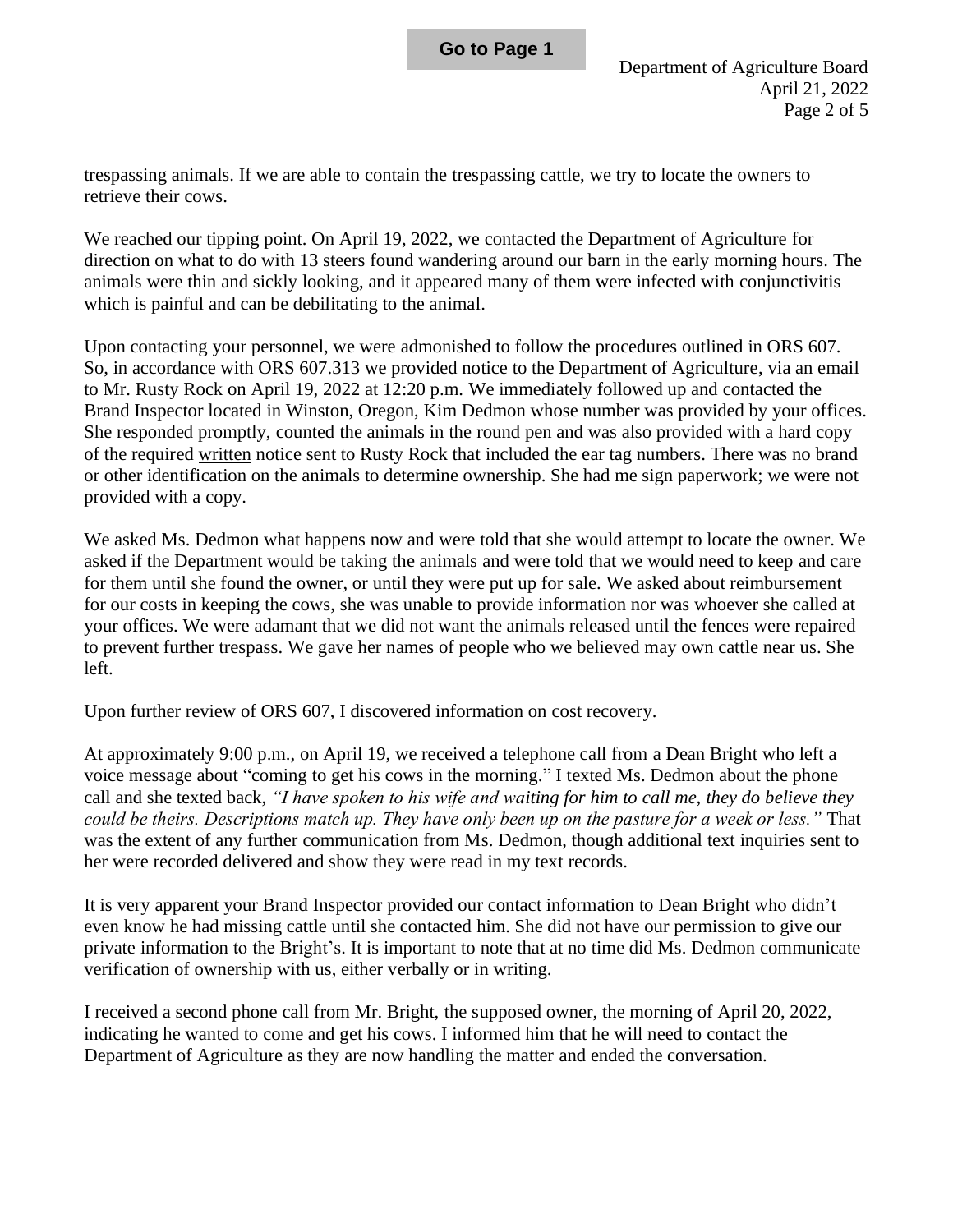I immediately followed up with a text to Ms. Dedmon indicating that I had reviewed ORS 607 and advised that if she thinks she has found the owner there are provisions of the law that have to be followed before the animals can be released and to please let us know next steps. No response. I texted her again at 12:50 p.m. asking where we were on the ownership of the cows. No response. I also reminded her the cows could not leave until we were reimbursed for our expenses and the fence was fixed – all pursuant to my understanding of ORS 607. I again reiterated the cows did not look healthy.

I then sent a second email to Mr. Rock, on April 20, 2022, after speaking with Mr. Bright. I copied Kim Hug, Lucia Rodriguez, Lauren Henderson, Johnathon Sandau and Karla Valness with the hope that someone, anyone would get back to me. We had no response to any of our inquiries. I made several more phone calls to your offices and left a voice mail for Mr. Rock. I also gave a very detailed description of what was taking place to Ms. Rodriguez in another call. She indicated she would try to find someone to help me. Nothing. No communication until 6:00 p.m., when Mr. Rock returned my call.

The next communication we had regarding this situation was a telephone call from Deputy Lee Bartholomew of the Douglas County Sheriff's Office at approximately 1:30 p.m. telling us we needed to allow Dean Bright access to our property to retrieve his steers. I told the Deputy that the matter was being handled by the Department of Agriculture and they were working to determine ownership of the cattle and no one had gotten back to us yet. He indicated that he had received a phone call from Ms. Dedmon and spoken with her and she had determined the cows belonged to Dean Bright.

Clearly there was communication going on behind the scenes that included your Brand Inspector, that did not include us as is required pursuant to ORS 607 as I read it. I informed the Deputy that we did not feel comfortable releasing the animals until the State provided us with written notification pursuant to ORS 607, that we had signed something that I believed showed we had taken up the cows. I noted the release of the animals would be in violation of ORS 607. I then read the ORS provisions [607.313 and 607.321 (3) requiring the Department to send written notice to both the owner and to the person taking up the animal, to the Deputy and explained that the law seemed very clear about written notification and that we had not received either verbal or written notice from the Department of Agriculture.

Deputy Bartholomew then indicated that he does not believe the Department is required to provide *written* notification, stating it can be verbal and shared that the State Department of Agriculture has told him, once identification is made it becomes a civil matter – but it is up to him to enforce the return of the animals. He noted this determination was based on experience in a previous incident involving the Department of Agriculture in Douglas County where a property owner was charged for refusing to release animals. The Deputy then threatened that we had to give Dean Bright access to our property to retrieve his steers or we too would be charged with Theft of Livestock, which he later clarified would be a charge of Unauthorized use of Livestock Animal; ORS 167.385 which is a Class A Misdemeanor and carries a fine of \$6,250 and a year in jail. All we were asking for was written notification by the State [Brand Inspector] pursuant to ORS 607.

Nowhere in ORS 607 do we find that the State is absolved of responsibility and matters become civil. In fact, the ORS is detailed in how the Department is to handle cost recovery both for itself and persons taking up the stray animals. ORS 607 goes so far as to outline an arbitration process and the State's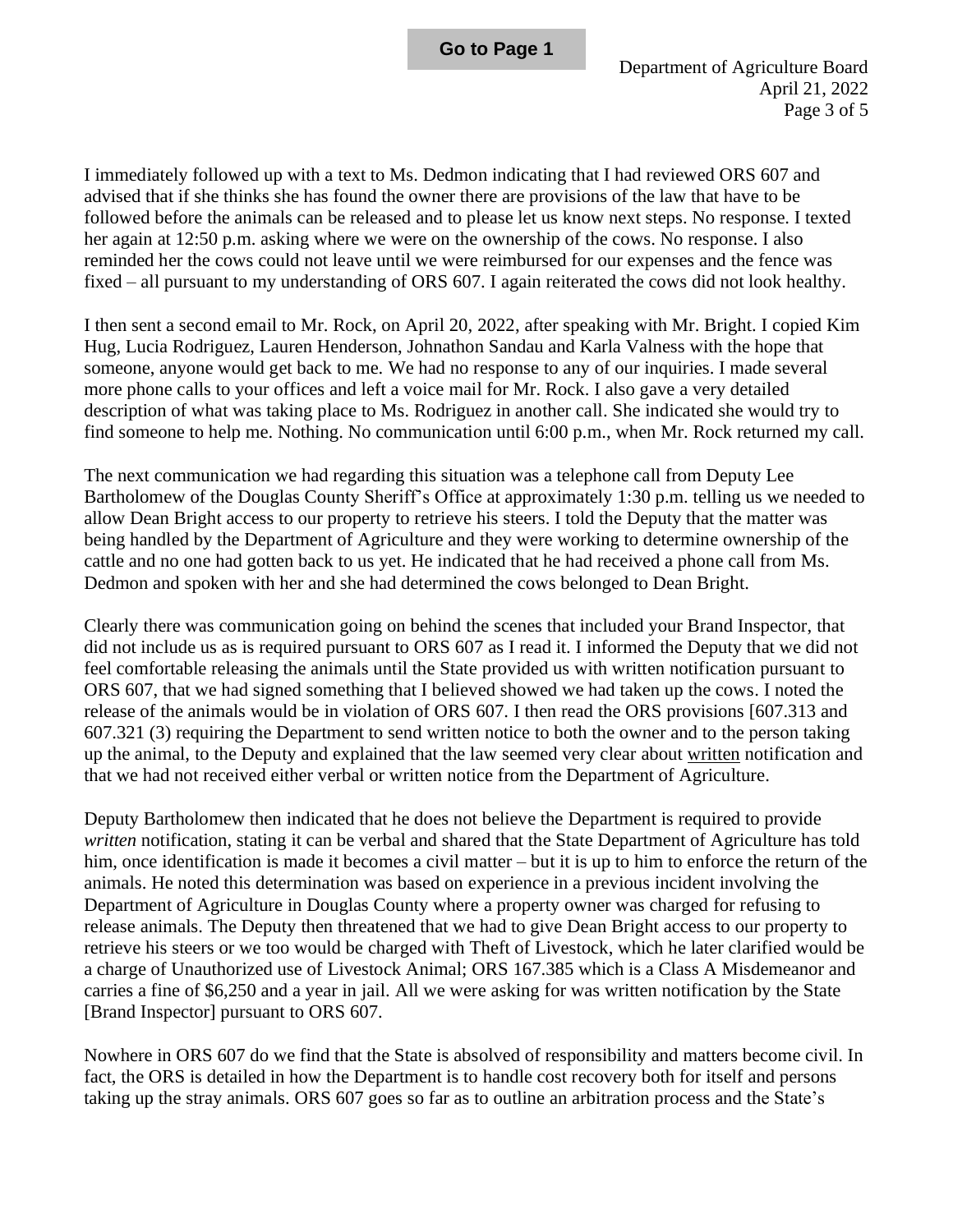responsibility. Moreover, there is no mention of a role of law enforcement in mediating any disputes, that is left to a panel of arbitrators. We are appalled that Ms. Dedmon failed to communicate with us and instead seems to have presented us as criminals to Deputy Bartholomew. There is clearly a gap in the law when a person moves from "taking up an animal," and caring for it to "thief."

Our next communication was the telephone call from Mr. Rock who had no understanding about what had been transpiring and was surprised to learn we had not received a copy of the documents we were asked to sign by your Brand Inspector.

I informed Mr. Rock the matter had now escalated, and my husband and I had been threatened by the Douglas County Sheriff's Office as a result of Ms. Dedmon's actions and her failure and the Department's failure to follow proper procedures. We spoke briefly and I told him I would provide him with a copy of my email to your Director Alexis Taylor, sent April 19, 2022, detailing our humiliating experience.

It is incredulous that even though the Department of Agriculture did not follow the law, we are the ones who could go to jail and be fined \$6,250. What happens to Dean Bright, the supposed owner of the cattle, in all of this? According to Deputy Bartholomew he will receive a warning. He is not issued a citation, he is not required to fix the fence, he is not made to properly tag his cattle, he is not made to provide them with proper care or medical treatment, he is simply given a warning. It is important to note this is not the first experience with Dean Bright keeping his livestock contained. Bright assured us he keeps his fences repaired; however, in his next breath he admitted that the land he is using for grazing between his property and ours is not fenced. The area we believe is problematic has had downed fences for years. It is not recent.

The Department's inability to follow its own tenets as outlined in ORS 607, is incredulous. The only skills required to follow the law in this case is the ability to read, understand and then apply. In particular ORS 607.303, 607.304, 607.321(3) and ORS 607.332. Given the Department's ineffectual application of its own laws and disregard of its legal responsibility to recover costs demonstrates blatant indifference to the people and taxpayers of this State.

The Department's inability to follow the law has interfered with our right to recover our costs as follows and as allowable under the provisions of ORS 607.304(2):

- Care of cows at \$10 per head per day  $[13 \times $10 = $130$  a day] in accordance with ORS 607 which, according to information provided by Brand Inspector Dedmon, includes five days prior to and including April 19, and all subsequent days the cows remain on our property; as of April 20, 2022, that amount is \$910.
- Cost of constructing fencing, [labor and materials] to a standard that will keep animals contained and safe and off of our property.

Because we were threatened with criminal charges if we did not release the animals, we released them. Mr. Bright was asked to produce the written notice pursuant to 607.321(3) when he came onto our